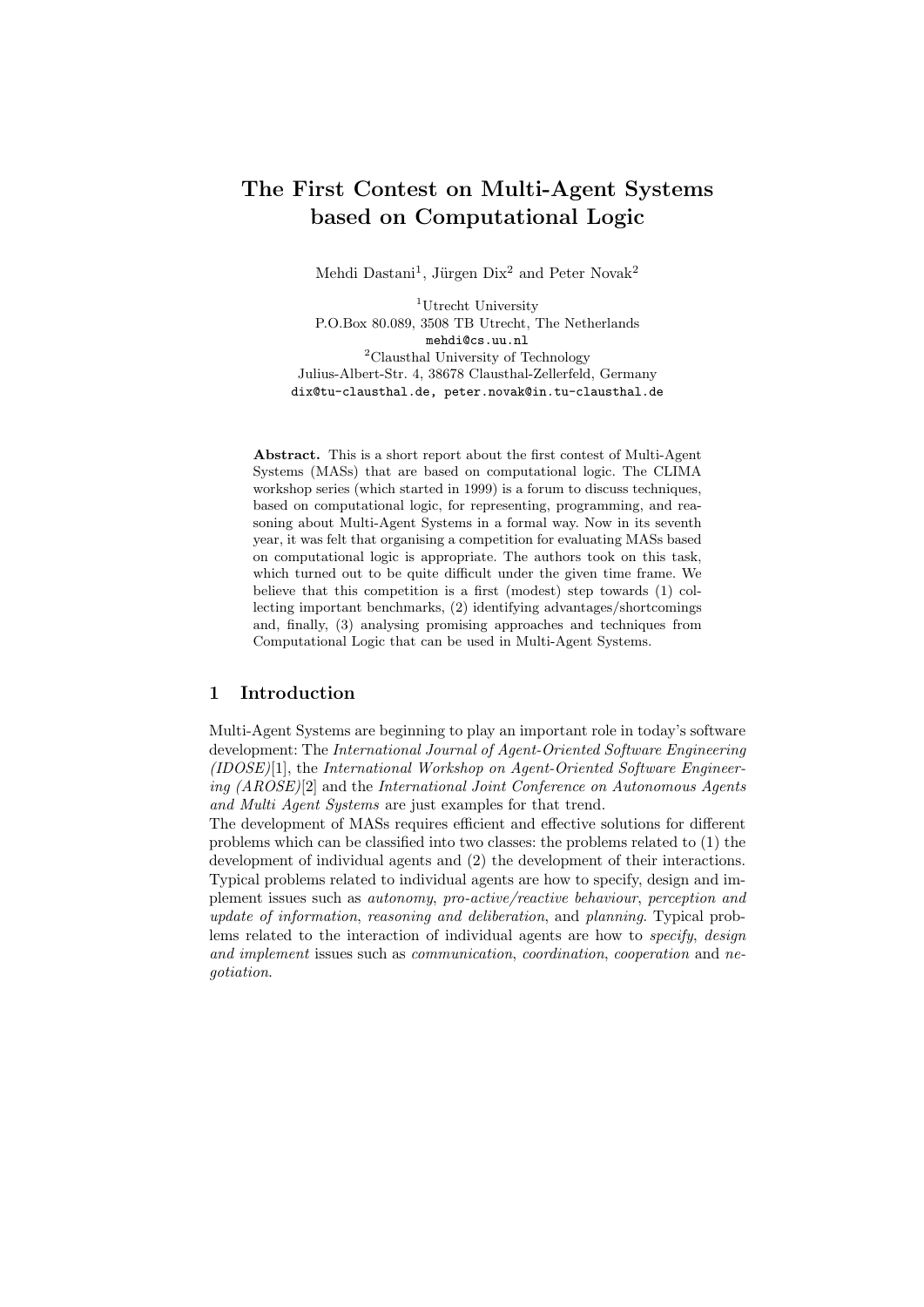This competition is a first attempt to stimulate research in the area of MASs by

- 1. identifying key problems, and
- 2. collecting suitable benchmarks

that can serve as milestones for testing new approaches and techniques from computational logic. While there already exist several competitions in various parts of artificial intelligence (theorem proving, planning, Robo-Cup, etc.) and, lately, also in specialised areas in agent systems (Trading Agent Competition (TAC) [3] and AgentCities competitions [4]), the emphasis of this contest is on the use of computational logic in MASs. We believe that approaches and techniques of computational logic are essential for the development of MASs for at least two reasons: (1) logical approaches have proven to be very useful for specifying and modelling MASs in a precise manner, and (2) the specification and models can be executed.

We expect to promote the development of MASs by first identifying difficult problems and then finding solutions by comparing different approaches from computational logic for solving them. While this idea seems very appealing, it is not an easy task to come up with a particular scenario that serves as a basis for a contest. Such a scenario should be generic enough to be applicable for a wide range of techniques of computational logic, but it should also be *precise* enough so that different approaches can be tested and compared against each other.

# 2 Scenario description

This competition was organised as a part of CLIMA and consisted of developing MASs to solve a cooperative task in a dynamically changing environment. The environment of the MAS is a grid-like world where agents can move from one slot to a neighbouring slot if there is no agent already in that slot. In this environment, food can appear in all but one of these slots. The special slot, in which no food can appear, is considered as a depot where the agents can bring and collect their food. An agent can observe if there is food in the slot it is currently visiting. Initially, food can be placed in some randomly selected slots. During the execution, additional food can appear dynamically in randomly selected slots except the depot slot. The agents may have/play different roles (such as explorer or collector), communicate and cooperate in order to find and collect food in an efficient and effective way.

We have encouraged submissions that specify and design a MAS in terms of high-level concepts such as goals, beliefs, plans, roles, communication, coordination, negotiation, and dialogue in order to generate an efficient and effective solution for the above mentioned application. Moreover, the MAS implementations should be based on computational logic techniques (e.g., logic programming, formal calculi, etc.) and they should reflect their design in a direct and intuitive way.

We are completely aware of the fact that this scenario can also be attacked by completely different methods and approaches (e.g., based on machine learning, neural nets, etc.). In fact, we believe almost all scenarios can be modelled in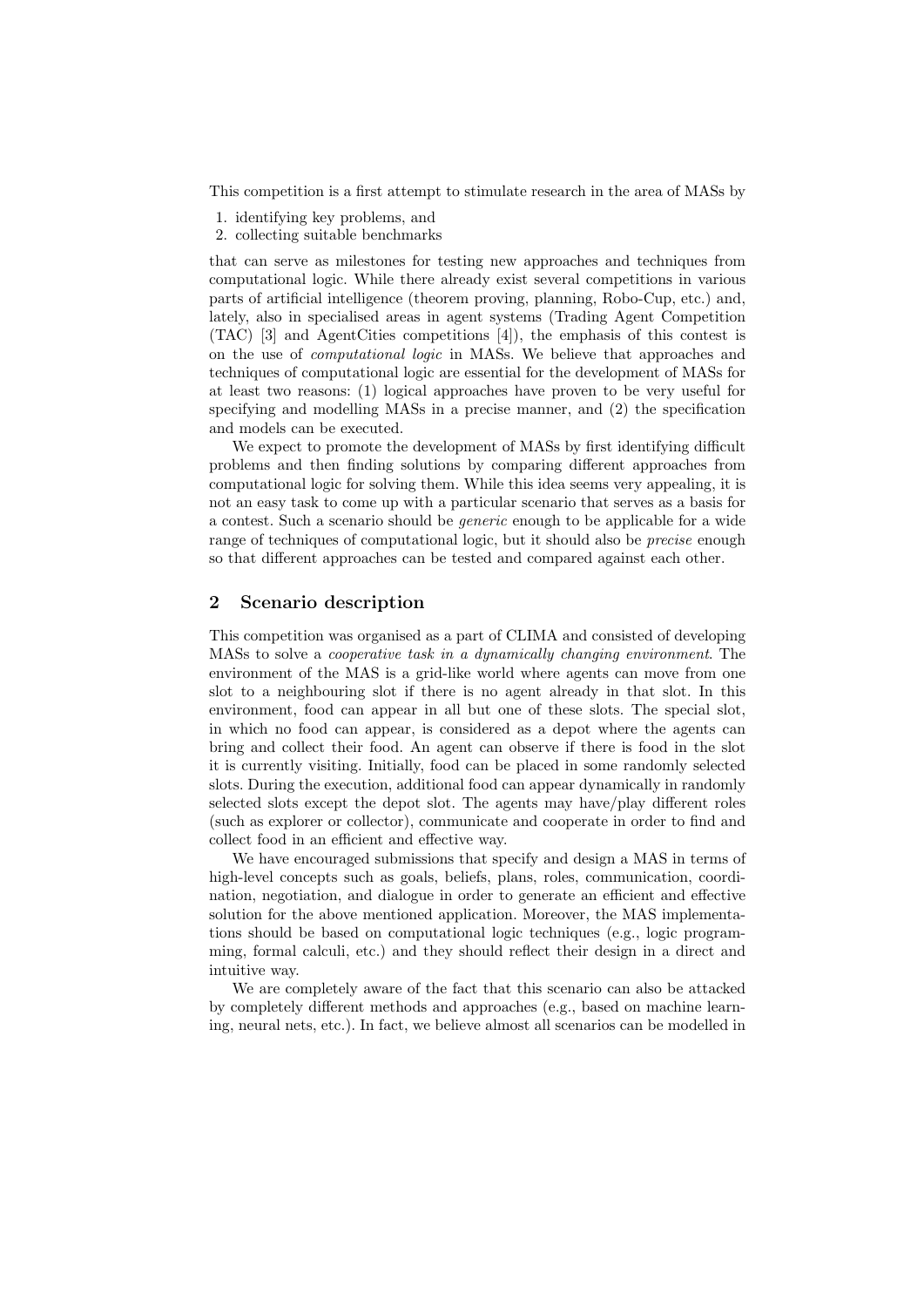various languages and programming paradigms. One important aim of this contest is to find out where exactly computational logic helps in solving particular problems and where other approaches are superior.

The challenge of this competition is thus to use computational logic techniques to provide implemented models for the abstract concepts that are used in the specification and design of MASs. These implemented models should be integrated to implement the above-mentioned application intuitively, directly, and effectively.

# 3 Submission format

A submission consisted of two parts. The first part is a description of analysis, design and implementation of a MAS for the above application. Existing MASs methodologies such as Gaia[16], Prometheus[15] and Tropos[10] can be used (not demanded) to describe the analysis and design of the system. For the description of the implementation, it should be explained how the design is implemented. This can be done by explaining, for example, which computational logic techniques are used to implement certain aspects of the MAS (including issues related to individual agents).

The second part is an (executable) implementation of the application. We did not demand any particular way (data format, algorithm, mechanism) to implement the system as long as it is implemented as a MAS and as long as the environment is a 20x20 grid. Moreover, it should be possible to configure the initial state of the environment to place food in arbitrary slots. During the execution food should appear automatically every 20 secondsin a randomly selected slot. The MAS was run with 4 agents that were positioned initially at the corners of the grid. The implementation should be executable on a PC running either Microsoft Windows or Linux OS.

#### 3.1 Received Submissions

We have received four submissions for this first edition of the CLIMA contest. From the received submissions, only one submission did use an existing multiagent methodology to develop a running system. Moreover, some submissions did explain explicitly which techniques from computational logic are used to develop certain aspect of the MAS efficiently and effectively, while the use of computational logic techniques in other submissions seemed to be limited to the use of the language Prolog for the system implementation.

The submission from Carlos Cares [9] analyses the scenario and designs a MAS in a systematic manner using Tropos, a well-known MAS methodology. The scenario is analysed in terms of multi-agent concepts and features such as actors, roles, beliefs, goals, plans, capabilities, commitments and resources. Based on these concepts, a system is designed in terms of instantiations of these concepts resulting a set of agents. In this submission, the Tropos methodology was used to semi-automatically generate code which was then extended with a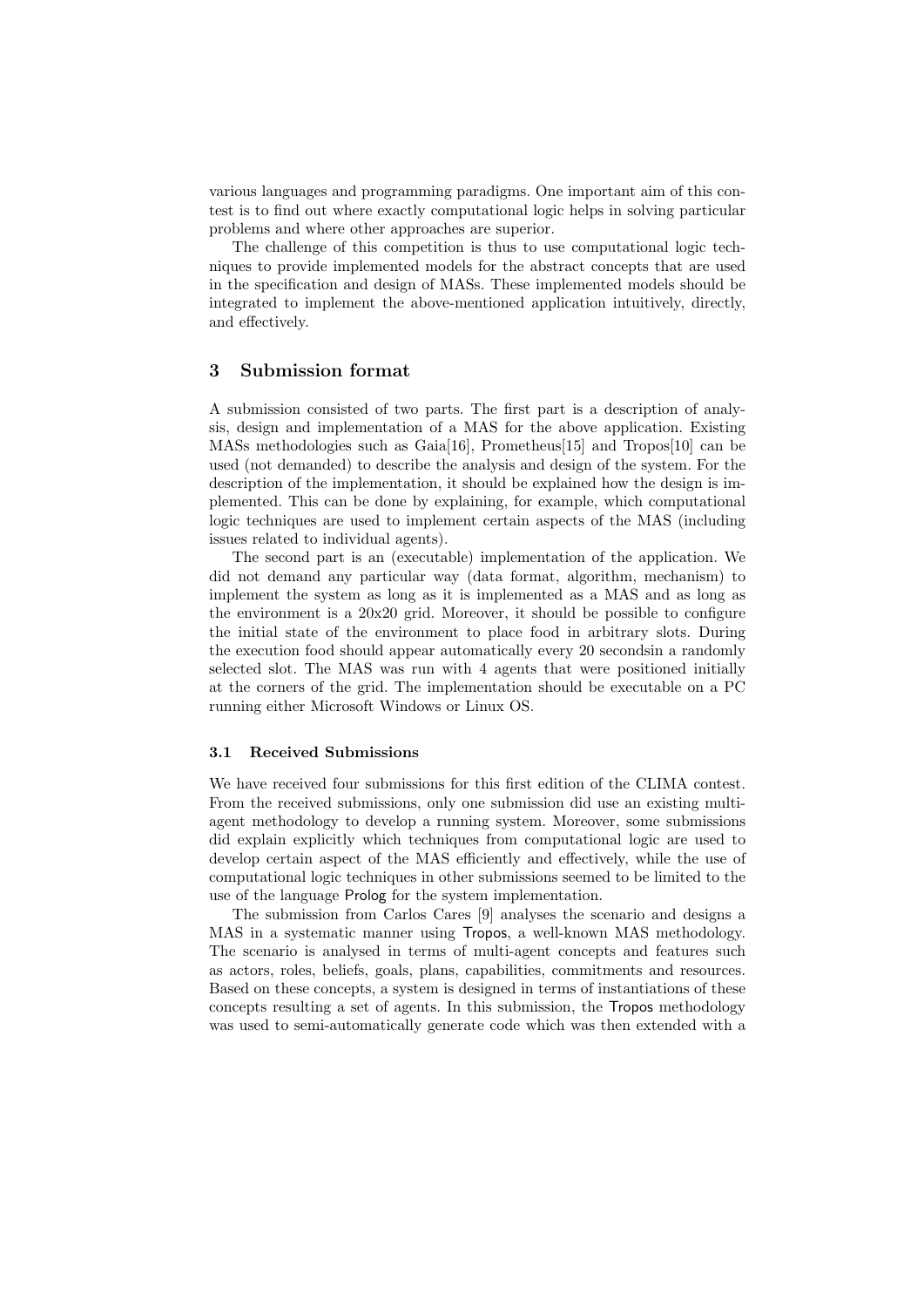Prolog implementation phase. This allowed the implementation of the Troposbased architecture in terms of Prolog data structures such as lists, predicates, and rules.

The submission from Simon Coffey and Dorian Gaertner [11] does not use any existing MAS methodology to develop their system. They provide directly a system architecture consisting of BDI agents that sense the grid environment to update their beliefs, evaluate their intentions, communicate with other agents, and select and execute actions. The agents are able to negotiate over their intentions to improve the efficiency of food collection. They also introduce different roles that agents can play such as the scouting role: a role for finding food. Based on different agents roles, they discuss a second system that consists of two types of agents: the agents that can only play the scouting role and the agents that can find and collect foods. Although in the proposed system the agents are static and can play only one role, they discuss the possibility of agents that can play different roles and can change their roles dynamically. In this submission, the designed system is implemented using Qu-Prolog that allows multi-threaded execution of agents.

The solution of Robert Logie, Jon G. Hall and Kevin G. Waugh [13] consisted of a purely reactive system of agents with no internal representation of the current state. Their system resembled Brookes subsumption architecture and had the notion of a role (or policy) at its core. Agents use certain roles and can switch between them when the environment changes. They use the idea of pheromone trails in order to find interesting and successful paths (their agents do not have a memory). Although their system does not seem to use computational logic in an extensive way, it has been motivated from research on normative reasoning in deontic logic. An interesting idea is that for more complex systems, this might lead to agents that develop and create new roles (in addition to those originally specified).

The final submission, by Eder Mateus Nunes Goncalves and Guilherme Bittencourt [14], concentrated on the notion of coordination between agents in a MAS. Each agent maintains a knowledge base and updates it accordingly. The underlying notion is a high-level petri net. Agents start cooperating with the agent closest to the food (once it has been found). The cooperation ends when the food is delivered at the depot. Messages are FIPA compliant. One of the main results is the influence of the appearance of new food (and the time it takes to store food in the depot) to the impact of cooperation between the agents. If the time interval for new food to appear is small with respect to the time it takes to store it, than cooperation pays off.

# 4 Winning Criteria

The criteria used to evaluate submissions and to select the winners were as follows:

1. Original, innovative, and effective application of computational logic techniques in solving specific multi-agent issues identified in this application.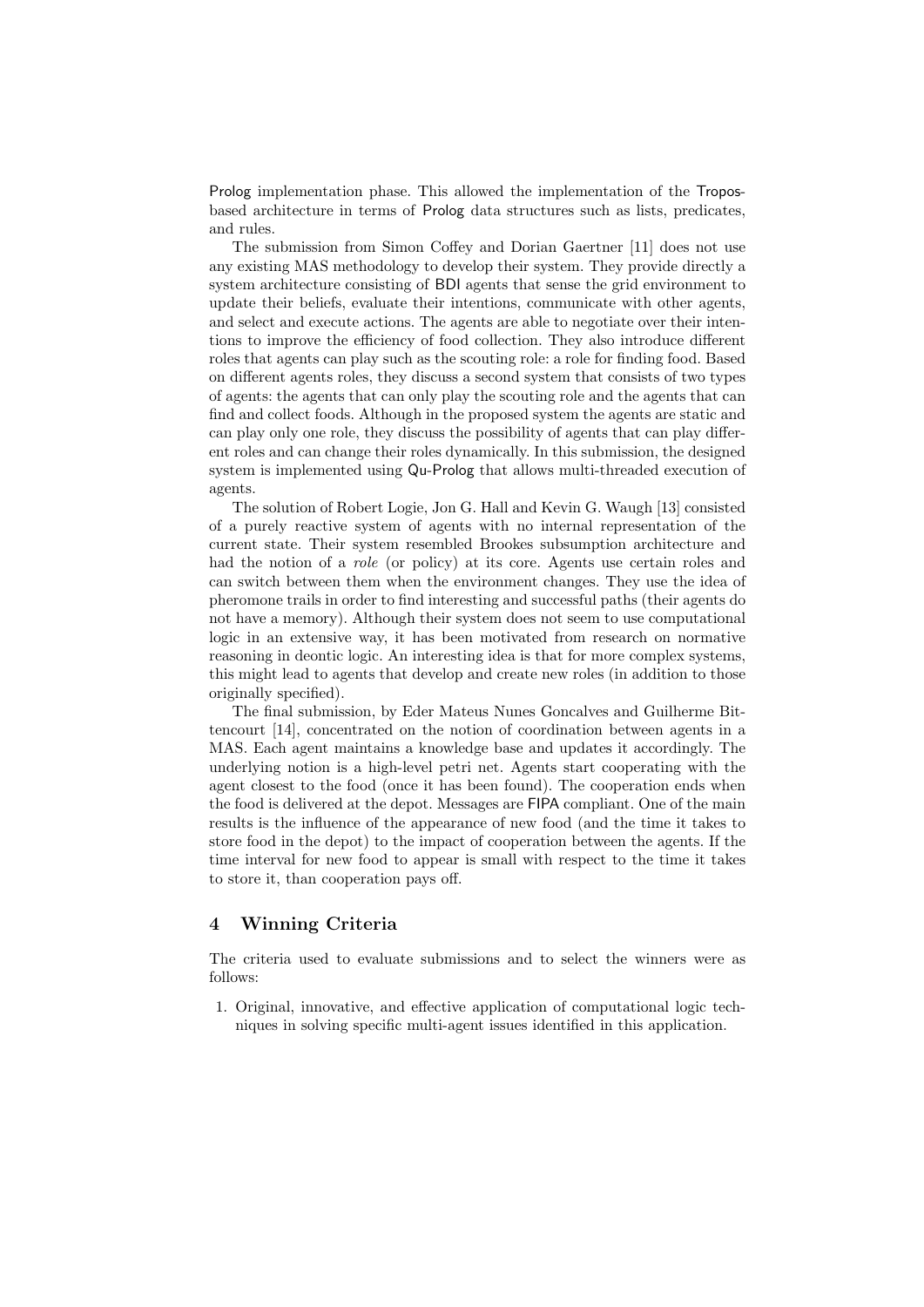

Fig. 1. Screenshot from Concalves et al.

- 2. The performance of the executable implementation. The performance of the executable implementation will be measured based on the amount of food that is collected by the MAS in a certain period of time. All programs will be run on the same machine (Windows/Linux double boot machine).
- 3. The quality of the description of analysis, design and implementation of the MAS, the elegance of its design and implementation, and the ease of installation and execution of the program.

# 5 How to determine the winning system?

To determine a winner turned out to be a very difficult task. Three of the four systems were very close and we finally decided to select two of the three as winners. It should be noted that our decision was based on the packages we got, the problems we had to install them and our impression from the description of these packages and their underlying theory. We decided not to go into lengthy discussions with the authors as to the *why* and *how* of their systems.

While we did the best to achieve a fair evaluation, there are certainly no perfectly objective criteria we could have used: even the performance of the systems was not comparable. We believe that by using a server architecture for the second contest, we can at least measure the performance of the different approaches in a fair manner.

As an example, one of the criteria was the use of computational logic. Thus a system that seemed to be based on a simple reflex-architecture (as Logie et al. [13]) was not as highly ranked as others. But Logie-agents did use only a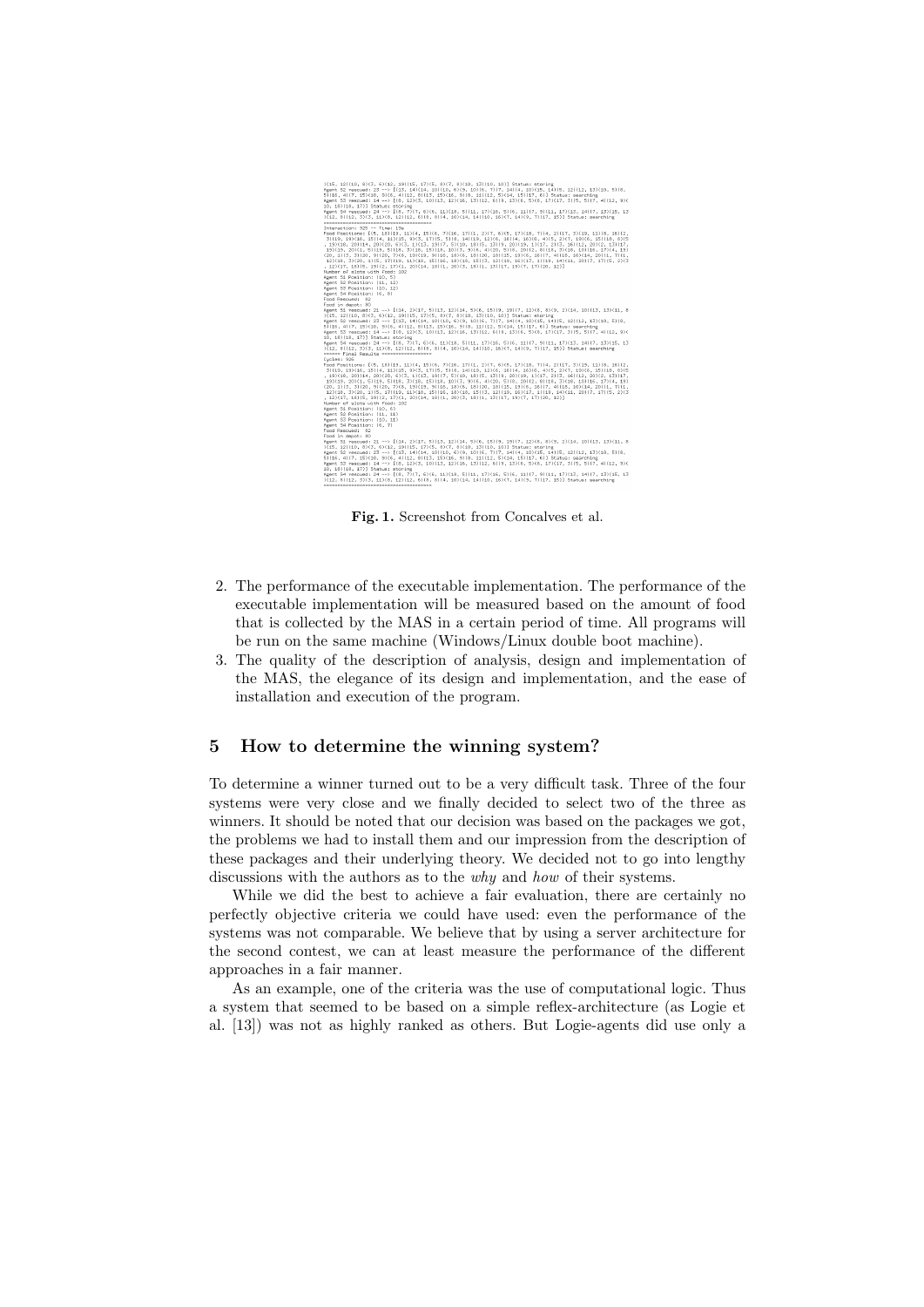local view and no memory, so they might be much more efficient in unknown or changing environments.



Fig. 2. Screenshot from Logie et al.

### 5.1 Technical Issues

In the call for submissions we did not impose any technical requirements on the implementation and installation procedure of the submitted softwares. Unfortunately, this turned out to be a serious bottleneck of the evaluation process. In fact, there were many technical problems varied from missing files for visualizing the simulation results (Cares et al.), using obsolete  $C++$  compiler version (Concalves et al.), to using a number of not very well integrated external packages and libraries (Coffey et al.). The only submission without such technical problems was from Logie et. al. Fortunately, all the problems were finally solved in cooperation with the corresponding authors.

The authors used various supporting technologies for their implementations. While submissions of Logie et al. and Cares et al. were standalone MS Windows executables, submissions of Concalves et al. and Coffey et al. were source code packages for Linux OS. Although not required, most submitted softwares, except Concalves et al., did include a visualization component. Figures 2, 3 and 4 illustrate the screenshots of the visualization component of the submissions from Logie et al., Cares et al. and Coffey et al., respectively. While Logie et al. and Coffey et al. were visualizing the running system on-the-fly, the program from Cares et al. was generating a HTML file with embedded JavaScript code, which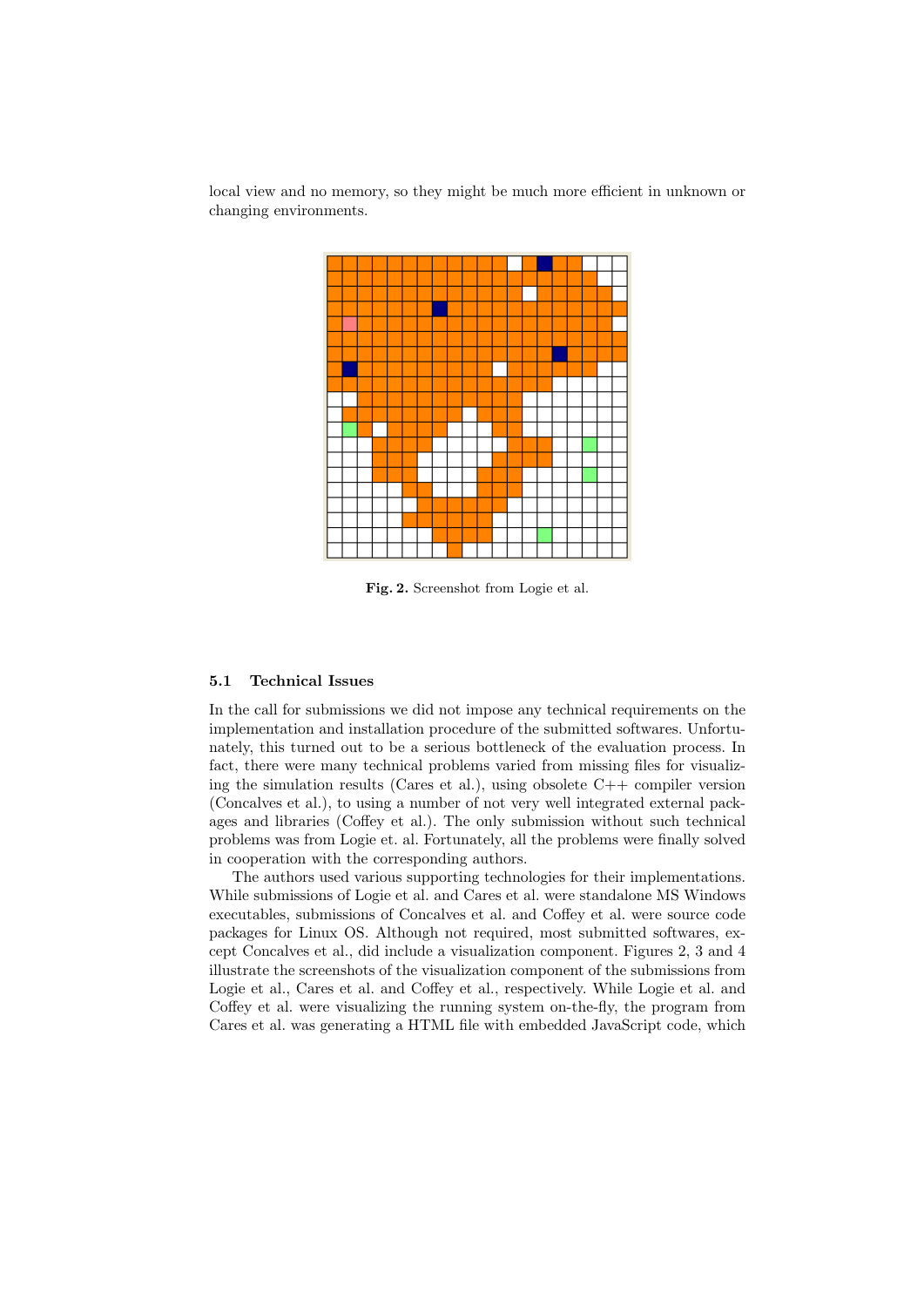

Fig. 3. Screenshot from Cares et al.

could be later viewed using standard HTML browser. The output generated by the submission from Concalves et. al. is illustrated in Figure 1.

# 5.2 Evaluation of Submitted Programs

Since participants of the contest used different approaches to implement the scenario, performance could not be considered as the most important criterion to compare them. Clearly, the systems in which each agent has a global view of the grid and is aware of its relative position with respect to the other agents (e.g. Cares et al.), has an advantage over the systems in which agents have only a local view and no memory (e.g. Logie et al.). Therefore, we rather evaluated the systems based on the originality of the idea and the strategy to collect food. The amount of collected food is then considered as a second-class criterion.

| Overall duration of a simulation run         | $3 \text{ min.}$         |
|----------------------------------------------|--------------------------|
| Interval of random food generation           | $5 \text{ sec.}$         |
| Amount of food seeded in one food generation | 1 piece                  |
| Amount of food at starting configuration     | $0$ pieces               |
| Depot position                               | $\langle 10, 10 \rangle$ |
| Number of agents                             |                          |
| Starting positions of agents                 | grid corners             |

Table 1. Parameters of simulation used in the final evaluation.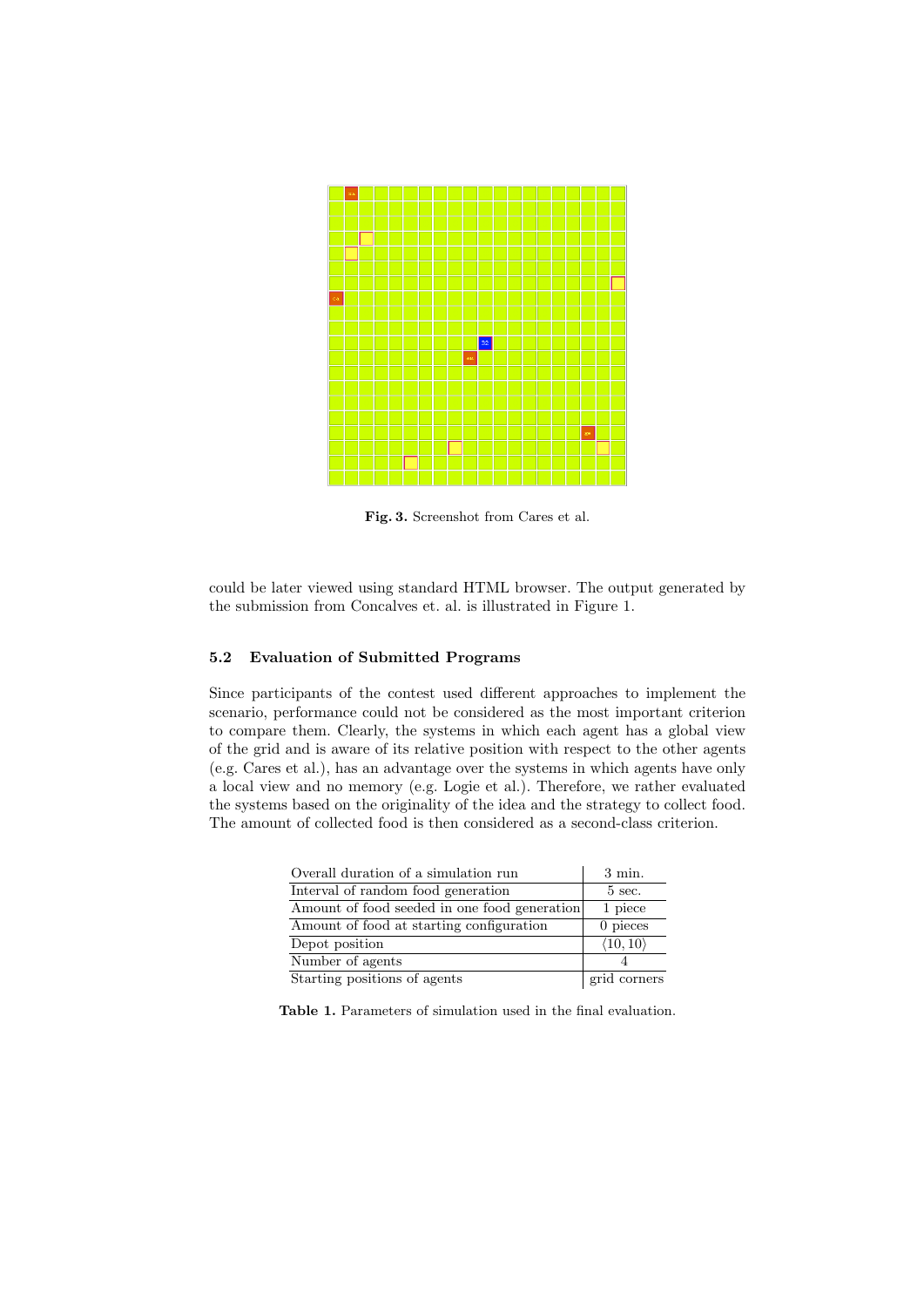We executed simulations with the parameters presented in Table 1 on the same double-boot Windows XP/Linux computer with Intel Pentium 4 CPU with tact-frequency 2.80 GHz and 1GB of RAM. In some cases, it was not possible to comply with the simulation parameters set by the authors. For example, in the case of Logie et al., the depot position was not configurable. It was placed randomly at the beginning of the simulation. Also the simulation by Concalves et al. did not allow us to configure the details of the simulation and finished automatically after approximately 20 seconds with the exit status OK.



Fig. 4. Screenshot from Coffey et al.

#### 5.3 Results and Winners

In the following, we describe the submitted multi-agent systems from a black box perspective. This means that we describe the behavior of the multi-agent simulations without considering their system descriptions. Note that the system descriptions are briefly summarized in subsection 3.1. Table 2 presents the results of evaluated simulation runs.

The best performance in terms of collected food was achieved by Concalves et al. However, this system exited unexpectedly before the allowed three minutes run time without any error message. Since it wasn't possible to configure the starting amount of the food in the grid and the interval of its generation, according to the simulation log, agents were able to collect 165 food items, although this is not in a correlation with the required interval of food generation (e.g. food item every 20 seconds as specified in the call for submissions). It was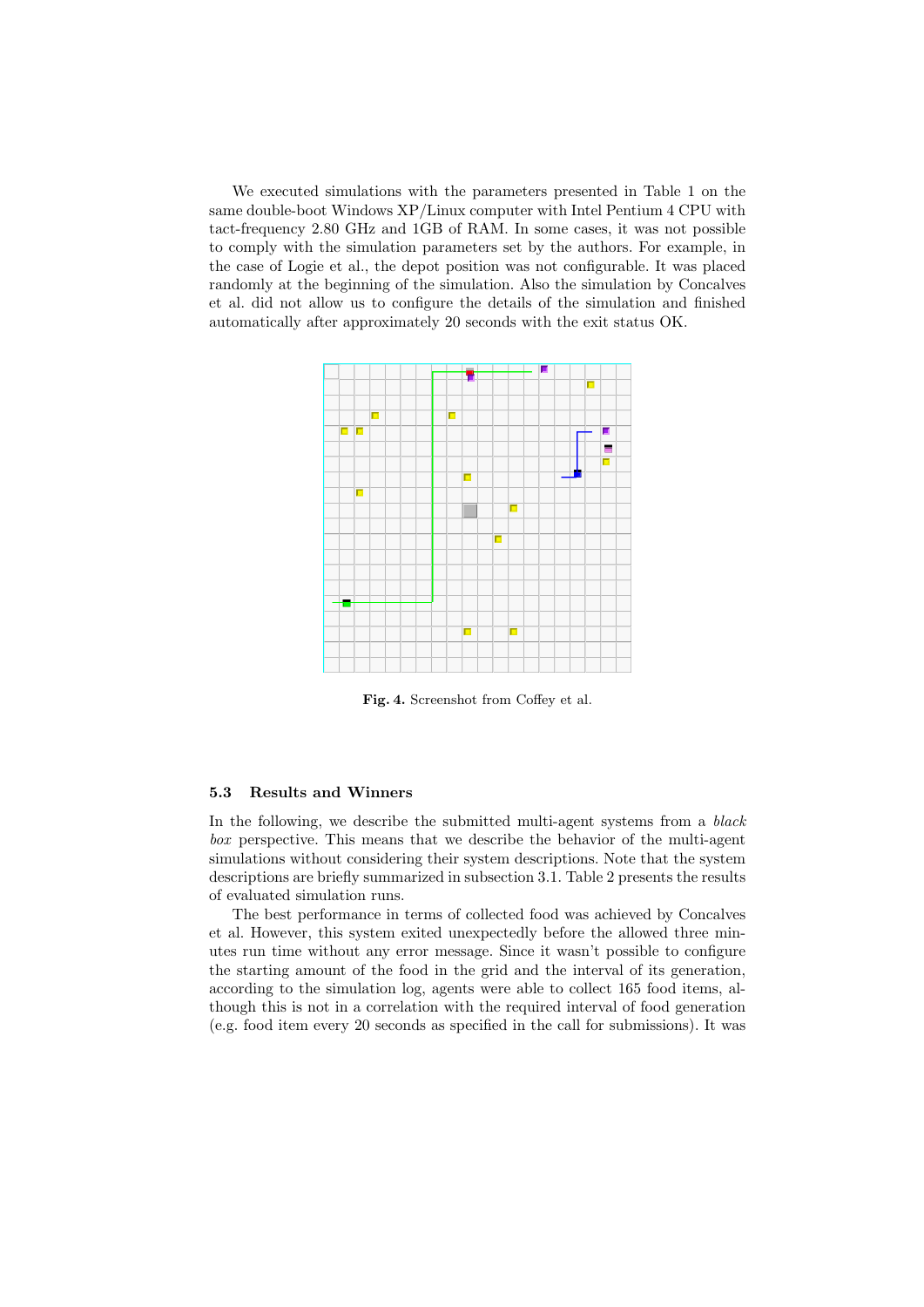| submission                         |     |     | collected food food picked up performed steps |
|------------------------------------|-----|-----|-----------------------------------------------|
| Cares et al.                       | 25  | 25  | 1066                                          |
| Coffey et al.                      | 15  | 47  | not reported                                  |
| $\overline{Concal}$ control et al. | 165 | 165 | 1826                                          |
| Logie et al.                       |     |     | 3600                                          |

Table 2. Results of evaluated simulation runs.

also not easy to verify the details of the simulation run because the program generated only a text stream to the standard output. Figure 1 shows the few lines of the simulation log. Because of these reasons and the fact that the use of computational logic techniques were quite limited, we decided not to consider this submission for the first rank.

The worst performer was the simulation submitted by Logie et al. In our opinion, the poor performance was due to the fact that the agents neither had an internal representation of the grid environment nor could communicate directly. Agents were randomly walking around in the grid and once they found a depot cell, they started to leave pheromone trail. This could help other agents to find the depot. At the beginning of the simulation, the paths of individual agents to the depot was not very direct, but after a while, a pheromone gradient could be observed in the grid. This was visualized as an orange gradient around the depot, where the saturation of yellow color in a particular cell was proportional to a strength of a pheromone marking in the cell. In this state of the simulation, agents were able to find their ways to the depot, after picking up a food item, more directly than at the beginning of the simulation. Unfortunately, this strategy was not performing very well in the short simulation runs, which was also a reason why this program did not qualify for higher ranking in the contest. Figure 2 shows a screenshot of the visualization component of the simulation by Logie et al. The four darkest cells are agents and the brightest cells (green) are available food. Since the depot position was not a configurable parameter of this simulation it was randomly placed to the position  $\langle 2, 5 \rangle$  at the beginning of the simulation. Around the depot cell, the area marked by pheromone is visible.

The programs submitted by Cares et al. and Coffey et al. achieved approximately the same performance results using quite similar strategies. In the simulation by Cares et al., there were two types of agents: scout agent and ordinary agent. In this simulation, there was only one scout agent who did only explore the grid by columns to look for food. All the other agents in the simulation were ordinary agents. They were searching for food exploring rows one by one. When they found food, they delivered it directly to the depot cell. All agents knew the position of the depot cell. The agents in this simulation were informed about the position of the depot cell at the beginning of the simulation. The most interesting behaviour could be observed when a scout agent found food and later met an ordinary agent. The ordinary agent started immediately to walk directly toward the food, picked it up, and delivered it to the depot. Obviously the scout agent communicated the position of the found food to the ordinary agent. Fig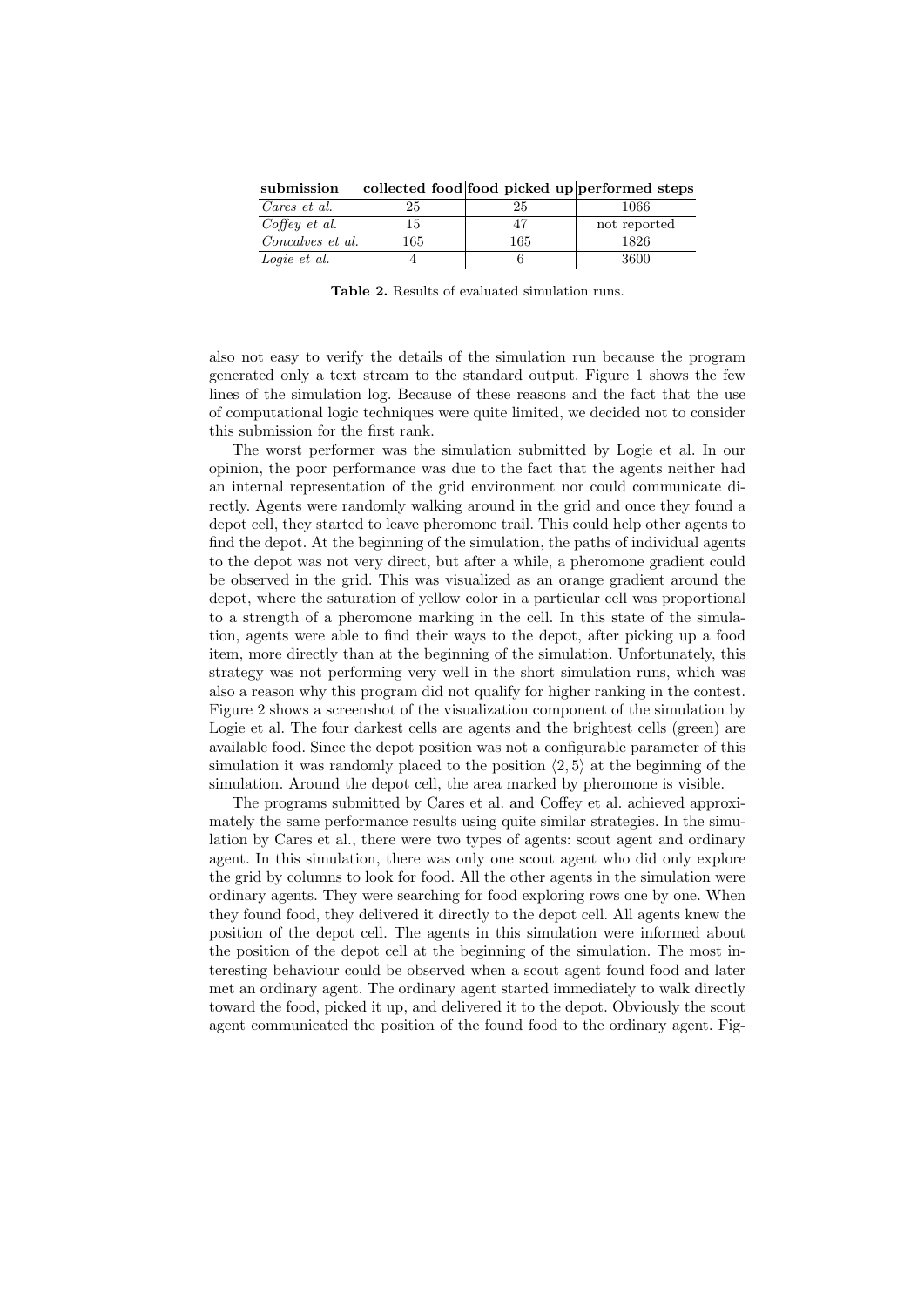ure 3 displays a screenshot of the visualization component of the simulation by Cares et al. Agents are depicted as red squares and the scout agent is marked as ca (position  $(1, 8)$ ). Dark blue cell is a depot displaying the number of already collected food items. Available food is depicted as yellow squares.

The approach by Coffey et al. did also use the idea of a scout agent. Here the scout agent as well as the agents that were not able to load any food (i.e. they were already carrying an item to the depot), marked the food they found and broadcasted its position to all other agents. The agents that did not load any food yet, started a negotiation and the winner of the bidding walked to pick up the food and deliver it to the depot. The interesting aspect of this submission is that when another food item was found, the negotiation was started all over again and agents possibly rearranged their claims on particular food items they were approaching. By this the agent team was able to optimize the overall cost of food delivery (i.e. overall number of steps to perform in order to deliver given set of food items to the depot) and thus improve its overall performance.

Contrary to the submission by Cares et al., agents from simulation by Coffey et al. were not informed about the position of the depot right from the beginning of the simulation. They spent a considerable amount of time until the depot was found by one of them. After that, agents were able to clear the grid of food quite quickly starting from the closest neighborhood of the depot to the borders of the grid. Figure 4 shows a screenshot of the visualization component of the simulation by Coffey et al. Lines show the connection between an agent and food it currently claims. Yellow boxes depict undiscovered food, dark purple boxes mean that the food item on a given position was discovered but not picked up yet. Finally agents carrying a food item are depicted as a double-box (e.g. the one in the first row of the grid). The scout agent (position  $\langle 19, 6 \rangle$ ) recently found food in the cell above it. The blue agent (nearest one to the scout) won the bidding and gave up his intention to pick up the food item in the first row of the grid. This allowed the green agent to claim the abandoned food in the first row. The agent is now heading towards it.

Because of the elegance of the implemented approach, the use of MAS technology, the non-trivial amount of computational logic and, finally, their overall performance, both submissions by Cares et al. and Coffey et al. were chosen for the CLIMA Contest 2005 prize.

# 6 What did we learn for the second contest

As we already mentioned in Subsection 5.1, in the course of evaluation of submitted programs, we faced a number of difficulties. On the one hand we had to deal with various technical issues and, on the other hand, we recognized that since we had no common basis for evaluation, it was very hard (almost impossible) to compare the submitted programs exclusively on the basis of their performances. Difficulties with comparison are probably more serious, because a fair evaluation of submitted programs is only possible if conditions are equal for all participating simulations.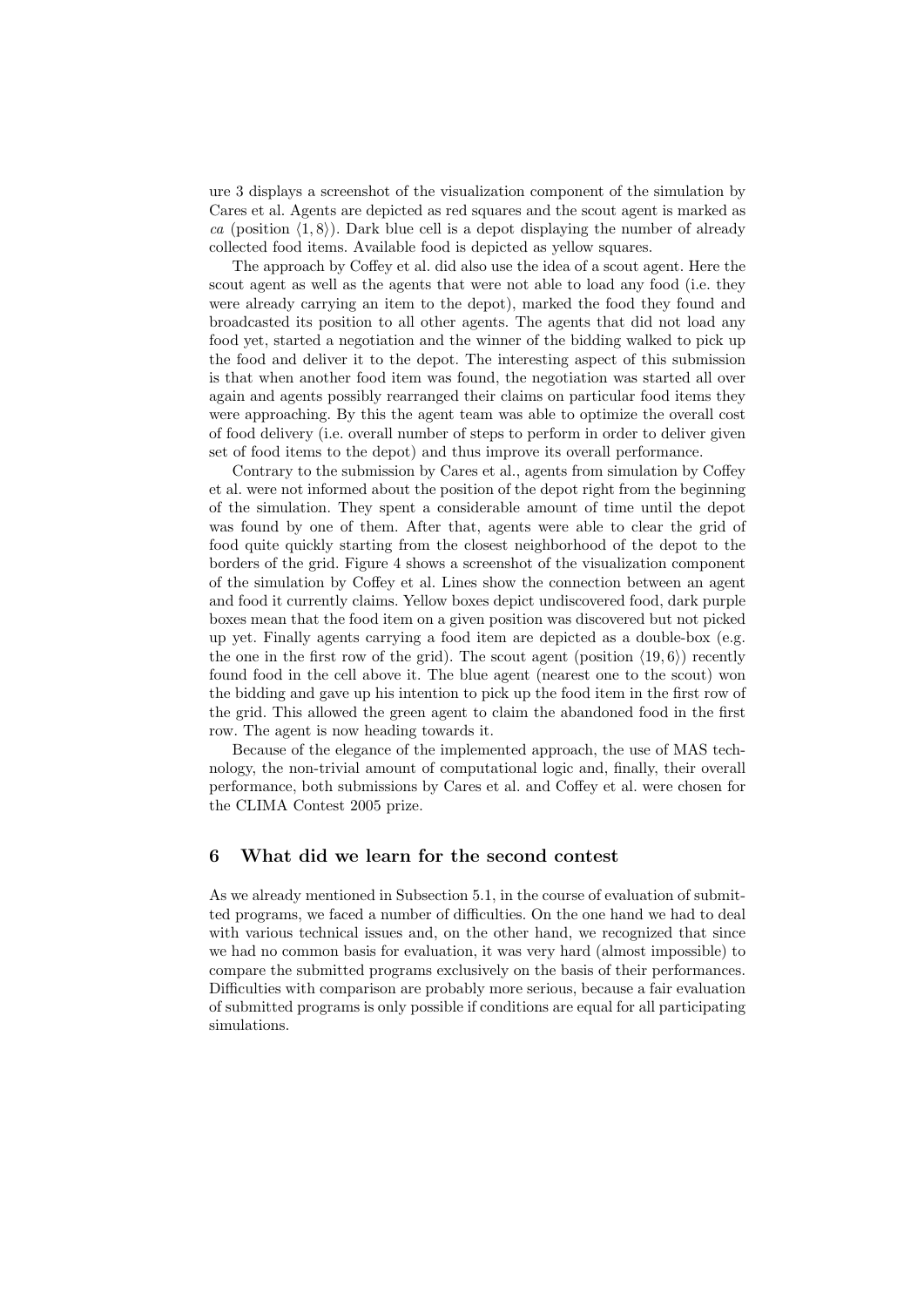After carefully considering all the possibilities to solve the problems mentioned above, we decided to implement a supporting infrastructure for the next edition of the CLIMA Contest. This supporting infrastructure is a server system that runs the multi-agent system environment. Teams of agents can connect to this environment after which they can perform actions (including sense action). We allow multi-agent systems, which participate in the contest, to run on their own local platforms. The involved agents can then communicate with the server system, which runs the environment, via Internet using TCP/IP protocol.

Using this approach, participating multi-agent systems will be able to use their own specialized communication technology and infrastructure. Also implementing the simulation environment centrally will take off the burden of implementing the simulation from shoulders of contest participants and allow them to focus more on the strategy for the contest scenario. Moreover, the supporting infrastructure will allow us to evaluate participating MASs on a fair basis. It will also clearly divide a simulation scenario from the team of participating agents. We believe that such a supporting infrastructure also solve the technical issues related to installation and correct execution of submitted multi-agent systems.

In order to introduce an objective evaluation criterion, we decided to allow teams of agents to compete with each other in the simulation scenario. This allow participants to explore possibilities of more complex coordination strategies. We hope that all the mentioned factors will help to allow more flexibility on participants side and also to improve the fun-factor of the competition scenario.

# 7 Conclusion

Given the very tight schedule (from the announcement to the submission deadline) we were quite satisfied with the four submissions. We believe this contest will promote the use of techniques and approaches from computational logic to the development and implementation of MASs. Although the contributions for this contest may propose computational logic techniques and approaches that are specific for this particular scenario (application), they may be generalised and adopted to other MAS methodologies and programming languages. In particular, we believe that this contest will stimulate the use of computational logic techniques and approaches for research and design of programming languages that support the implementation of MASs in an effective and efficient manner.

There are several existing activities that aim at stimulating research and design of programming languages for MASs. Example of such activities are the International Workshop on Programming Multi-Agent System [5], the AgentLink Technical Forum Groups on Programming Multi-Agent Systems [6], and the various seminars and books dedicated to Multi-Agent Programming [7, 12, 8]. Our experience is that many of the existing programming languages for implementing MASs, such as IMPACT, 3APL, CLAIM, JACK, Jason, and Jadex [7], are based on techniques and approaches from computational logic. In these programming languages, computational logic techniques are used to model various mental attitudes of agents such as beliefs and goals, planning components, and reasoning components.